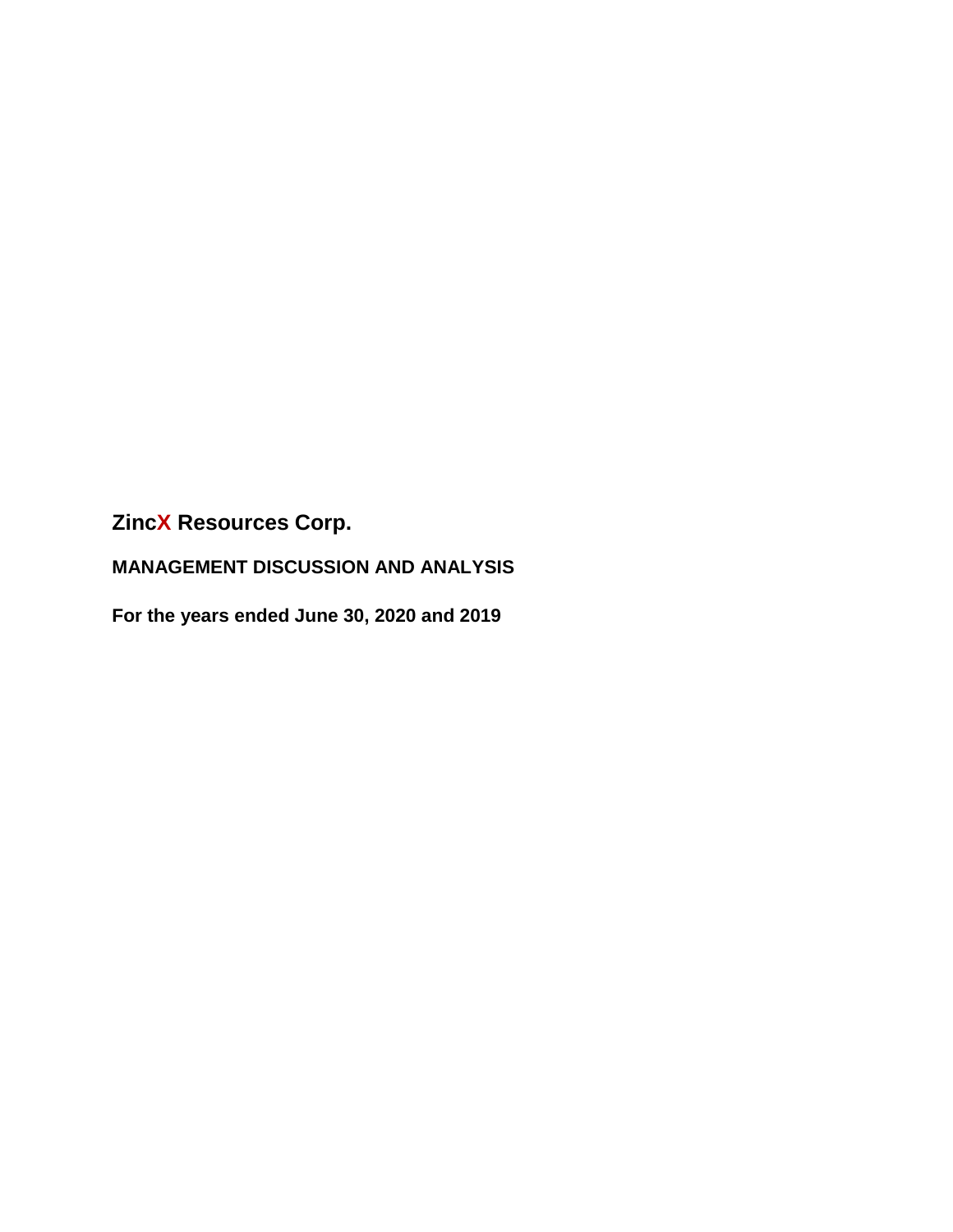Management Discussion and Analysis, page 1 June 30, 2020

## **1.1 Date**

This Management Discussion and Analysis ("MD&A") of ZincX Resources Corp. (the "Company" or "ZincX") has been prepared by management as of October 26, 2020 and should be read in conjunction with the consolidated audited financial statements and related notes thereto of the Company for the years ended June 30, 2020 and 2019, which were prepared in accordance with International Financial Reporting Standards ("IFRS") as issued by the International Accounting Standards Board ("IASB") and International Financial Reporting Interpretations Committee ("IFRIC").

The Company is presently a Tier 1 venture issuer on the TSX Venture Exchange ("TSX-V"). Effective May 7, 2018, the Company changed its name from Canada Zinc Metals Corp. to ZincX Resources Corp. and commenced trading its shares on the TSX Venture Exchange ("TSX-V") under the new name and symbol ZNX.

This MD&A may contain "forward-looking statements" which reflect the Company's current expectations regarding the future results of operations, performance and achievements of the issuer, including potential business or mineral property acquisitions and negotiation and closing of future financings. The issuer has tried, wherever possible, to identify these forward-looking statements by, among other things, using words such as "anticipate," "believe," "estimate," "expect" and similar expressions.

These forward-looking statements include statements regarding the success of exploration activities, permitting timelines, the requirements of future capital, drill results and the estimation of mineral resources and reserves. These statements involve known and unknown risks, uncertainties and other factors including but not limited to changes in commodity prices and, particularly, zinc prices, access to skilled personnel, results of exploration and development activities, uninsured risks, regulatory changes, defects in title, availability of materials and equipment, timeliness of government approvals, actual performance of facilities, equipment and processes relative to specifications and expectations and unanticipated environmental impacts on operations that may cause actual results or events to differ materially from those anticipated in such forward-looking statements. The Company believes that the expectations reflected in those forward-looking statements are reasonable, but no assurance can be given that these expectations will prove to be correct and such forward-looking statements contained into this report should not be unduly relied upon. The statements reflect the current beliefs of the management of the Company and are based on currently available information. Actual results and developments are likely to differ, and may differ materially, from those expressed or implied by the forward-looking statements contained in this report. Readers should not place undue reliance on forwardlooking statements as the plans, intentions or expectations upon which they are based might not occur.

## **1.2 Overall Performance**

The Company was incorporated under the laws of the Province of British Columbia on February 10, 1988. The Company operates in one business segment, that being the exploration and development of mineral properties in Canada. As at the date hereof, the Company has mining interests in properties located in British Columbia.

Significant events and operating highlights for the year ended June 30, 2020 and up to the date of these MD&A:

## **Exploration Programs**

The Company operates in one business segment, that being the exploration and development of mineral properties in British Columbia, Canada.

The Company's flagship Akie Project is host to the Cardiac Creek deposit. The Company holds a 100% interest in the Akie Property, which is located approximately 260 kilometers north-northwest of the town of Mackenzie in northeastern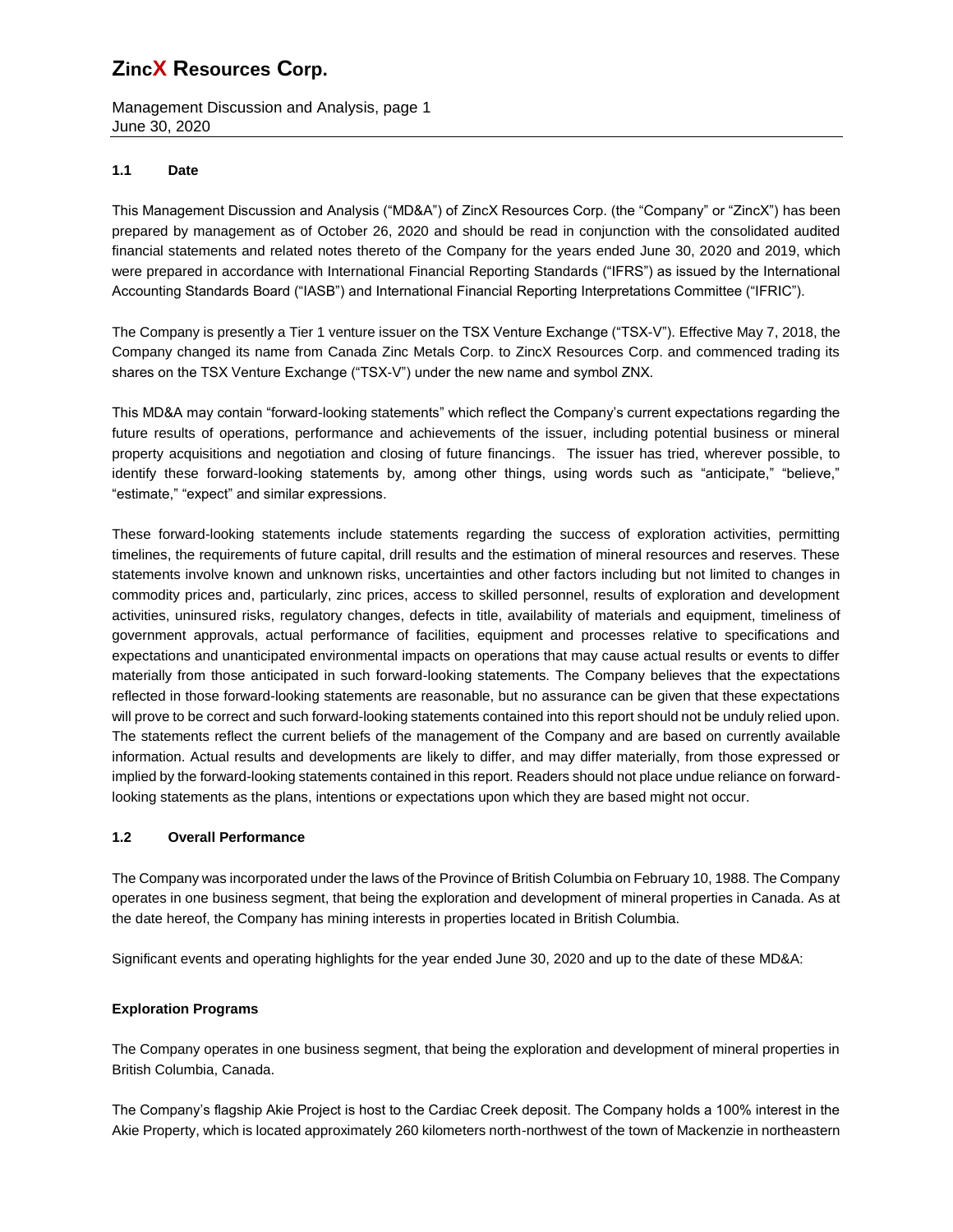Management Discussion and Analysis, page 2 June 30, 2020

British Columbia.

The Akie zinc-lead-silver property is situated within the Kechika Trough, the southernmost extension of the regionally extensive Paleozoic Selwyn Basin, one of the most prolific sedimentary basins in the world for the occurrence of sedimentary exhalative (SEDEX) zinc-lead-silver deposits and stratiform barite deposits. Drilling on the Akie property by the Company since 2005 has identified a significant body of barite rich zinc-lead-silver SEDEX mineralization known as the Cardiac Creek deposit. The deposit is hosted by siliceous, carbonaceous, fine-grained clastic rocks of the Middle to Late Devonian Gunsteel Formation.

The Company updated the estimate of mineral resources at Cardiac Creek in early 2018, which is presented below:

| 5% zinc cut-off grade |                            |        |        |            | <b>Contained metal</b> |            |              |  |
|-----------------------|----------------------------|--------|--------|------------|------------------------|------------|--------------|--|
| Category              | <b>Tonnes</b><br>(million) | Zn (%) | Pb (%) | Ag $(g/t)$ | $Zn$ (B lbs)           | Pb (B lbs) | Ag ( $M$ oz) |  |
| Indicated             | 22.7                       | 8.32   | 1.61   | 14.1       | 4.162                  | 0.804      | 10.3         |  |
| Inferred              | 7.5                        | 7.04   | 1.24   | 12.0       | 1.169                  | 0.205      | 2.9          |  |

#### **ESTIMATE OF MINERAL RESOURCES – CARDIAC CREEK DEPOSIT**

Note: Mineral resources are not mineral reserves because the economic viability has not been demonstrated.

The updated mineral resource estimate was prepared by Robert Sim, P.Geo with the assistance of Bruce Davis, FAusIMM. Mr. Sim is an independent Qualified Person within the meaning of NI 43-101 for the purposes of mineral resource estimates and was responsible for the 2008 maiden resource and the 2012 and the 2016 updated mineral resource estimates.

The updated mineral resource estimate and the results of a Preliminary Economic Assessment ("PEA") for the Cardiac Creek deposit were filed in a report entitled "*NI 43-101 Technical Report Akie Project British Columbia, Canada*" with an effective date of June 20, 2018 and report date of August 1, 2018. The report can be found under the Company's profile at [www.sedar.com](http://www.sedar.com/) and on the Company's website, www.zincxresources.com.

The Kechika Regional Project consists of 11 properties including the Mt. Alcock, Bear & Spa, Pie, Yuen, and Cirque East properties that extend northwest from the Akie property for approximately 140 kilometres along the strike of the highly prospective Gunsteel Formation shale. The Gunsteel Formation shale is the main host rock for known SEDEX zinc-lead-silver deposits in the Kechika Trough of northeastern British Columbia.

The Pie, Yuen, Cirque East properties (known as the "Pie Properties") are the subject of a joint venture arrangement with Teck Resources Limited ("Teck") and its JV partner, Korea Zinc Co., Ltd. ("Korea Zinc") to jointly explore the Pie Properties on a 49%-51% joint venture basis, with Teck acting as the operator. Teck and Korea Zinc acquired 51% interest in the Pie Properties by incurring cumulative aggregate exploration expenditures of \$3,500,000 to December 31, 2017.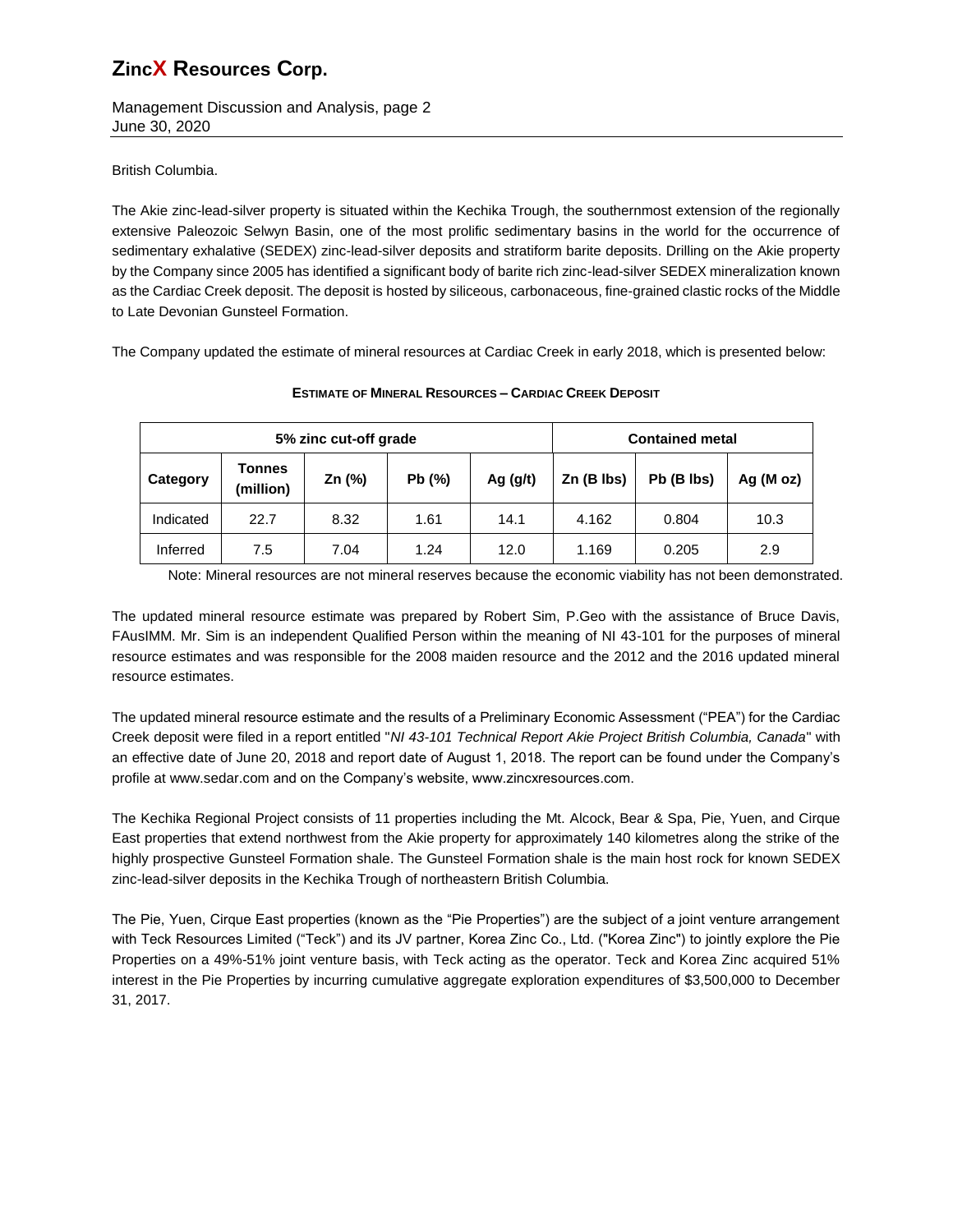Management Discussion and Analysis, page 3 June 30, 2020

## **Overall performance**

### **2020 Exploration Program**

### 2020 Akie Drilling Program

On the 25<sup>th</sup> of June 2020 the Company announced that it had revised the 2020 plan for exploration on the Akie Property. Because of the risk of potential COVID impact on the exploration program, the Company and strategic partner Tongling Non-Ferrous Metals of China (Tongling) have agreed to defer the planned, 3-hole, drill and metallurgical testing program until the 2021 exploration season.

The planned 2021 drill program would have consisted of three holes totalling approximately 2,000 metres of drilling with a primary objective of acquiring mineralised drill core sample material for advanced metallurgical testing. The holes will target specific areas of the deposit to provide sample material representative of the deposit across its strike and width. This material will be used to further investigate the metallurgical response of the mineralisation with a focus on enhancing the recoveries for both zinc and lead into high-grade concentrates, using state-of-the-art metallurgical testing facility at Tongling's laboratories in China. Representative intervals from the 2020 drill program will be selected from the 3 drill holes. Individual drill hole composites will be generated using half of the diamond drill core. Hanging wall and footwall dilution will be included in each composite in order to simulate mined material. From these individual composites a global composite will be constructed. The other half of the drill core will be submitted for conventional assay as per standard procedure for Akie drilling.

As plans develop for the 2021 exploration season, the Company will continue its ongoing geological interpretation of the Akie Property and continue to develop and enhance the Cardiac Creek deposit model. This work will generate additional expansion targets both along strike and at depth of the deposit as well as evaluate other new and key target areas across the Akie property; including the NW Extension, North Lead Zone, the recently discovered extensive Agrich Sitka Zone and the historical South Zinc Anomaly.

### 2020 Field Exploration Program

On July 30, 2020, the Company announced that due to concerns regarding access constraints and logistical limitations imposed on contractors and the local communities as a result of the Covid-19 pandemic it decided to defer the 2020 field exploration program at the Akie property. The Company's will focus on preparation for the Akie drill program in 2021. The Company continues to be in regular dialogue with strategic partner, Tongling, about the successful execution of next years' drilling program.

The planned field exploration program would have involved the continued evaluation of the Sitka Zone located along the eastern edges of the Akie property. Infill soil sampling was planned in order to fully define the extensive open-ended 1,400 metre long Sitka Ag soil anomaly and continued resampling of the 2018 Sitka drill core would have expanded upon the known extent of this anomaly at depth. The soil sampling program was to be conducted in conjunction with detailed structural mapping on important structural targets identified during the geo-structural interpretation using satellite imagery by Murphy Geological Sciences in 2017. A focus was placed on the highly prospective area from the Cardiac Creek deposit extending 4 kilometres to the northwest to the North Lead Anomaly where drilling has encountered extensive mineralisation at depth. Other areas of interest on key regional properties such as Mt. Alcock and Yuen North were also considered.

## Kechika Trough Target Generation

Another core objective of the Company has been to unlock and maximise the value of its extensive Kechika Trough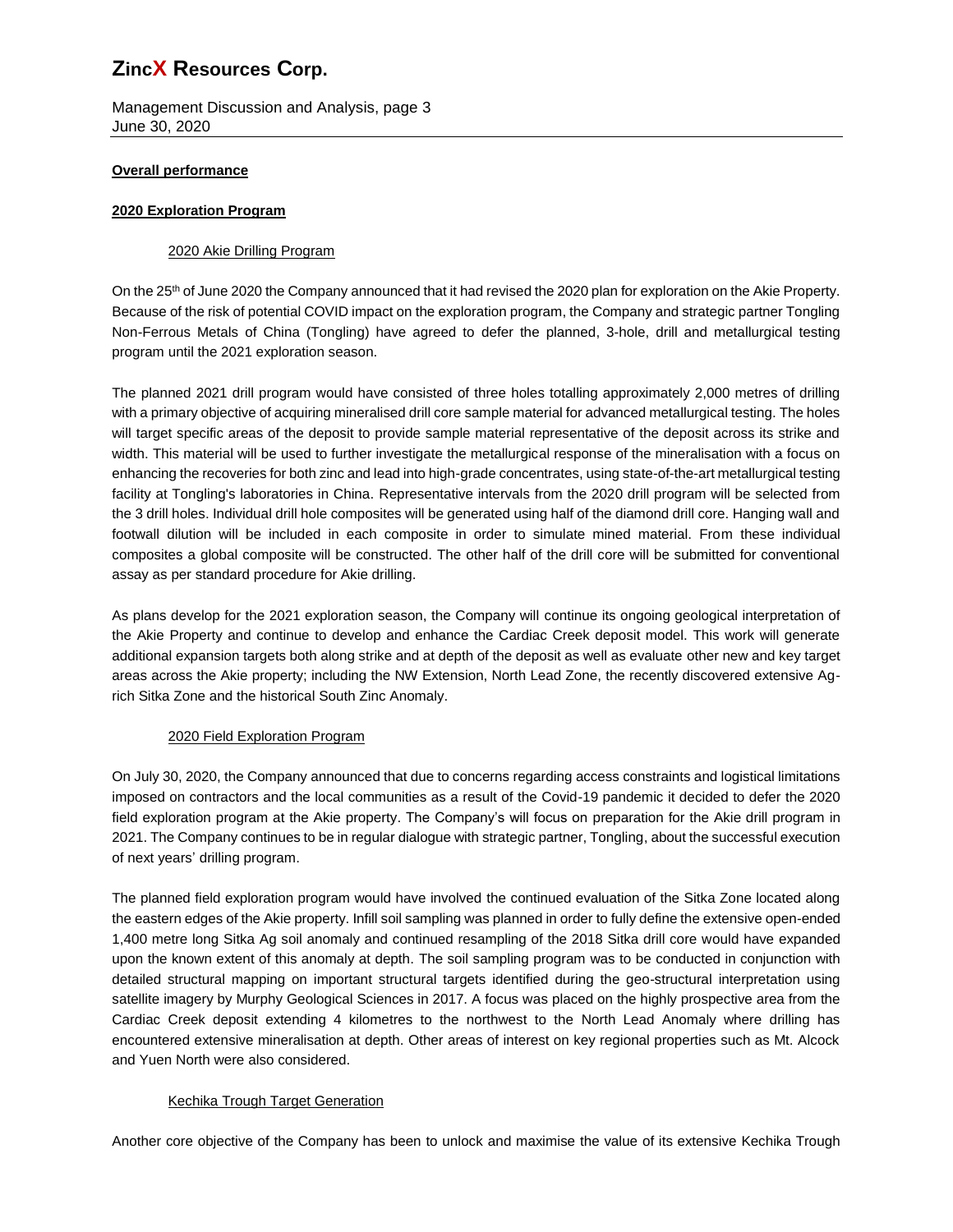Management Discussion and Analysis, page 4 June 30, 2020

tenure holdings which stretch 140 strike-kilometres north of the Akie property.

The Company previously completed a massive digital compilation program incorporating data from 35 years of mineral exploration conducted in the Kechika Trough. The digital information was captured at property to regional scales; and includes drilling, geological, geochemical and geophysical data. The historical data has been merged with the Company's recent exploration data to form a comprehensive digital record. The ability to access, display, layer, and analyze multiple datasets at both the property and regional scales, using modern GIS software such as ArcMap and QGIS, is a tremendous tool to increase the chances of exploration success that was unavailable to historical workers. Currently, the database exceeds 155 GB in size and includes over 1,250 rock samples,1,775 silt samples, 24,000 soil samples, and 13,875 meters of drilling. Collectively this work represents in excess of \$7.3 million dollars in historical exploration expenditures.

The Company has focused primarily on its flagship Akie property but has completed targeted exploration on several of the Kechika Regional properties, including geological mapping, geochemical sampling, and a detailed, high-resolution airborne Versatile Time Domain Electromagnetic (VTEM) geophysical survey. In 2015 airborne gravity gradiometry (AGG) was completed on the Yuen North and Mt. Alcock properties. A complete high-resolution satellite geo-structural analysis of the Kechika Trough across all the Company's mineral tenure was completed in 2017 and 2018. This analysis has greatly aided the knowledge and understanding of the architectural framework of the Kechika Trough; and the structural repetition of the key Gunsteel Formation.

Recently the Company completed a district wide reinterpretation of the geology incorporating both historical and recent geological mapping efforts combined with the high-resolution satellite imagery. This dataset coupled with the geophysical and imagery datasets will form the basis of the ongoing geological modelling and detailed analysis that has now commenced using the integrated database to interpret, model and ultimately prioritize areas of interest for further exploration. Work will continue to synthesize and evaluate the historical data in the context of modern geological, geo-structural and airborne surveys to aid in the definition of new exploration targets. Exploration planning is underway for targeted follow-up mapping, sampling and drill testing of targets.

## **Permitting**

The Company has been advised by the Ministry of Energy, Mines and Petroleum Resources that the four Kechika regional drill permits on the Pie, Yuen, Mt. Alcock, and Kechika North properties have been renewed for an additional 5-year period, until November 28, 2025. Drilling on these properties had previously been permitted with a renewal occurring in December 2015, extending the expiry date until December 31<sup>st</sup> 2019.

These drill permits cover high-priority drill-ready targets on the largest tenure holdings within the Kechika Trough and will allow additional drill testing to take place at a measured pace as new anomalies are identified and confirmed as drill targets.

## **2019 Exploration Program**

## 2019 Akie drilling program

The 2019 exploration program was designed to achieve several key objectives including: additional close spaced drill intersections within the current resource model, extend the high-grade core of the Cardiac Creek deposit, and collect geotechnical and structural data. To achieve these objectives, the Company completed 4 HQ diameter diamond drill holes totaling 2,347 metres. A brief summary of the 2019 drill program is provided below.

All four drill holes targeted the high-grade core of the Cardiac Creek deposit with the intent of expanding the known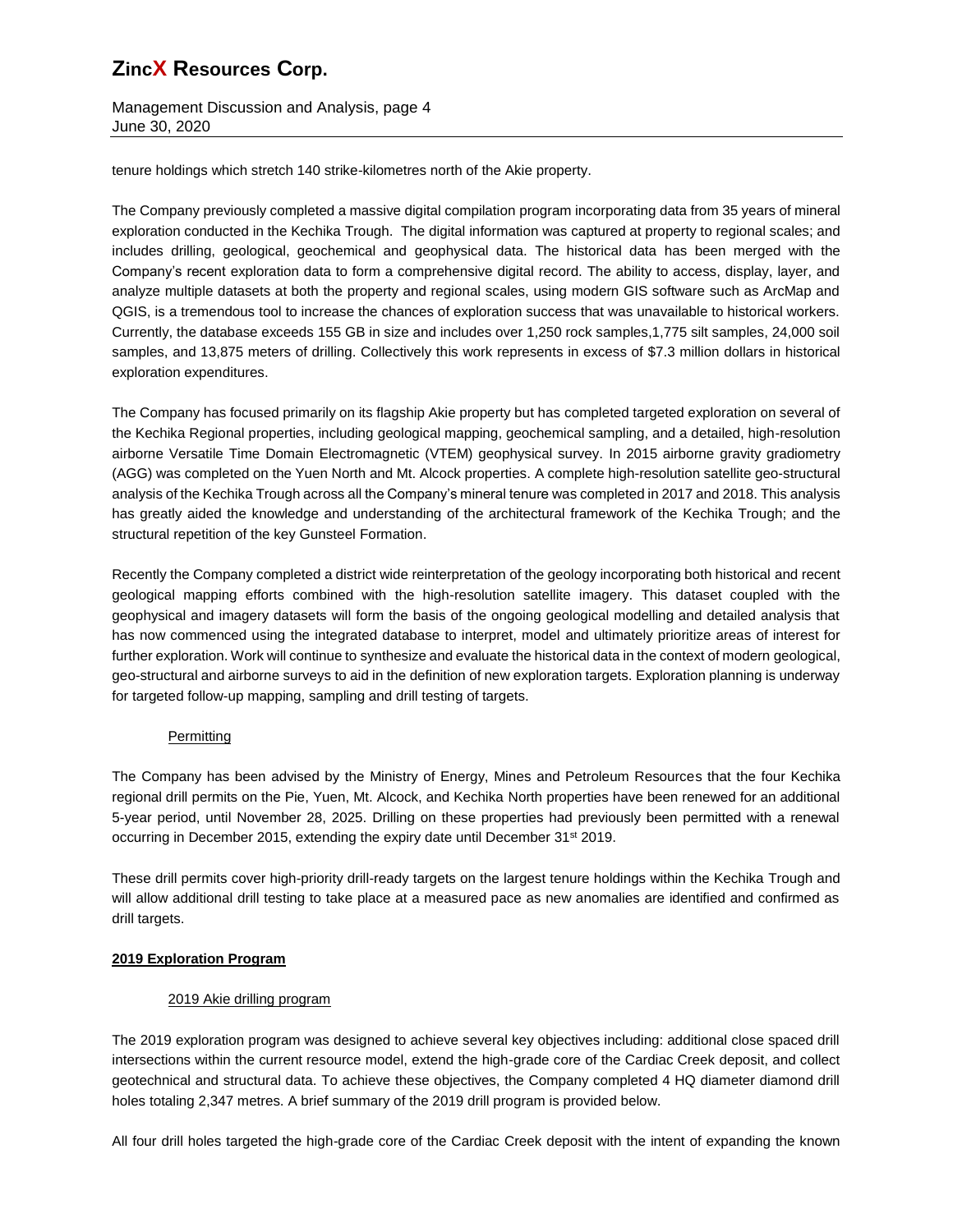Management Discussion and Analysis, page 5 June 30, 2020

boundaries. Drill holes **A-19-150** and **A-19-151** both targeted the southeast boundary of the core, drill hole **A-19-153** targeted the central area of the core, and **A-191-54** targeted the up-dip boundary of the core. All four targets successfully achieved pierce points in their respective areas, intersecting mineralisation characteristic of the high-grade core. Mineralisation consisted of extensive thickly bedded, planar laminated sulphide beds with an increasing proportion of sphalerite and galena mineralisation present towards the base of the zone. The presence of "mottled" textured sulphide beds within the mineralisation is indicative of higher-grade Zn and Pb mineralisation. Drill holes A-19-151 and A-19-153 intersected the Footwall Zone and thin lenses of massive sulphide. All four holes were terminated within the debris flows of the Paul River formation or the calcareous siltstones of the Road River Group.

The 2019 drill program returned some impressive results characteristic of the high-grade core. Hole **A-19-153** returned an excellent intercept of 30.14 metres (true width) grading 13.78% Zn+Pb, and 19.7g/t Ag that includes a high-grade core interval of 22.99% Zn+Pb, and 30.1g/ Ag over a true width of 9.44 metres. Hole **A-19-154** returned 8.30% Zn+Pb and 13.3 g/t Ag over a true width of 19.50 metres including 10.25% Zn+Pb and 15.4 g/t Ag over a true width of 11.97 metres. Along the southeast edge of the high-grade core **A-19-151** returned 16.37 metres (true width) grading 9.77% Zn+Pb and 15.5 g/t Ag. Higher-grade intervals are present including 10.74% Zn+Pb and 16.74 g/t Ag over a true width of 14.24 metres. Significant results from the 2019 drill holes are tabulated below.

Geotechnical and structural data was collected from all the 2019 drill holes above, throughout and below the Cardiac Creek Zone. Importantly drill hole A-19-154 was collared from the footwall side of the deposit which allowed for the collection of key geotechnical and structural data within a large section of the calcareous siltstones of the Road River Group. The data collected would be directly applicable to any future engineering studies or design as related to the proposed underground program.

| <b>Drill Hole</b> | From (m) | To(m)  | True Width (m)* | Zn (%) | Pb (%) | Ag $(g/t)^{t}$ | $Zn+Pb$ (%) |
|-------------------|----------|--------|-----------------|--------|--------|----------------|-------------|
| A-19-150          | 480.75   | 537.14 | 38.18           | 6.14   | 1.15   | 10.8           | 7.29        |
| <b>CCZ</b>        | 490.89   | 537.14 | 31.38           | 7.20   | 1.38   | 12.4           | 8.58        |
| including         | 502.31   | 537.14 | 23.68           | 8.40   | 1.64   | 14.0           | 10.04       |
| including         | 502.31   | 518.45 | 10.94           | 10.85  | 2.23   | 16.9           | 13.08       |
| A-19-151          | 560.00   | 608.80 | 30.85           | 4.91   | 0.98   | 9.7            | 5.89        |
| <b>CCZ</b>        | 568.42   | 594.40 | 16.37           | 8.10   | 1.67   | 15.5           | 9.77        |
| including         | 571.15   | 593.75 | 14.24           | 8.88   | 1.86   | 16.7           | 10.74       |
| including         | 575.75   | 591.50 | 9.91            | 9.09   | 1.98   | 17.9           | 11.07       |
| <b>FW</b>         | 603.30   | 608.80 | 3.51            | 2.70   | 0.45   | 5.0            | 3.15        |
| A-19-153          | 443.00   | 532.50 | 50.71           | 7.93   | 1.44   | 14.2           | 9.37        |
| <b>CCZ</b>        | 454.00   | 507.25 | 30.14           | 11.47  | 2.32   | 19.7           | 13.78       |
| including         | 466.78   | 507.25 | 22.93           | 14.29  | 2.95   | 24.1           | 17.24       |
| including         | 480.75   | 506.59 | 14.65           | 16.20  | 3.39   | 27.0           | 19.59       |
| including         | 490.00   | 506.59 | 9.41            | 19.22  | 3.77   | 30.1           | 22.99       |
| <b>FW</b>         | 518.82   | 532.50 | 7.81            | 6.56   | 0.25   | 11.8           | 6.81        |
| A-19-154          | 349.03   | 425.67 | 24.32           | 5.78   | 1.10   | 11.3           | 6.88        |
| <b>CCZ</b>        | 349.03   | 410.50 | 19.50           | 6.96   | 1.34   | 13.3           | 8.30        |
| including         | 353.19   | 390.91 | 11.97           | 8.56   | 1.69   | 15.4           | 10.25       |
| including         | 353.19   | 377.71 | 7.78            | 10.55  | 2.06   | 18.5           | 12.61       |

(\*) The true width in metres is calculated utilising the Geovia GEMS software package. The orientation of the mineralised horizon is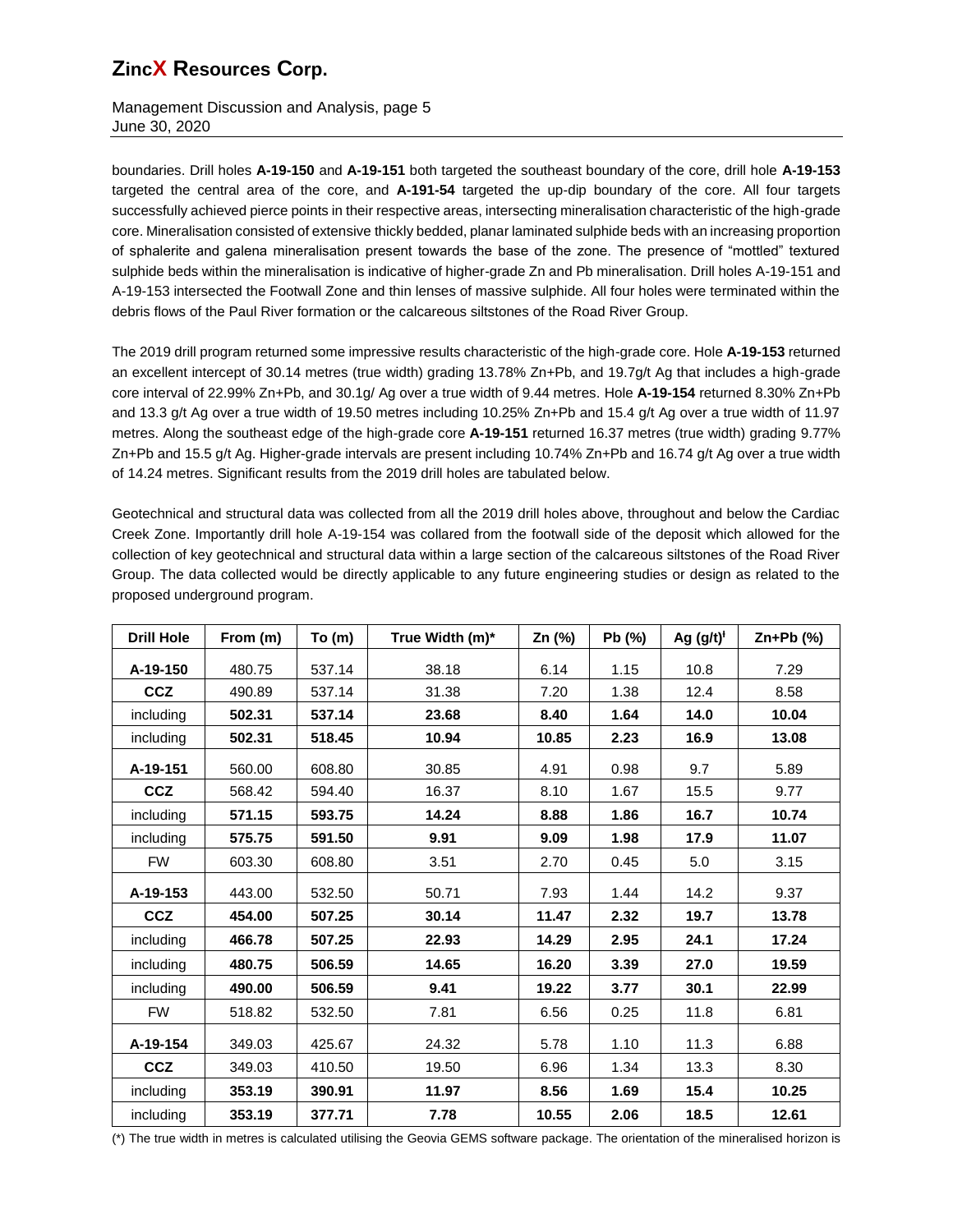Management Discussion and Analysis, page 6 June 30, 2020

estimated to have an azimuth of 130 degrees and a dip of -70 degrees. (CCZ) = Cardiac Creek Zone; (HW) = Hangingwall Zone; (FW) = Footwall Zone; (MS) = Massive Sulphide. (ł) Ag values below detection were given a value half of the detection limit for the purposes of weighted averaging. Hole A-19-152 was abandoned due to excessive deviation and restarted as hole A-19-153.

On November 14, 2019, the Company received a new permit approving a geotechnical drill program on the Akie Project designed to provide critical site-specific engineering data to confirm site selection for mine infrastructure including the mill, powerplant/maintenance, camp, and tailings sites identified in the Company's 2018 independent Preliminary Economic Assessment ("PEA") report on the Cardiac Creek deposit. The drilling will collect lithological and soil data, hydraulic and conductivity data and provide samples for laboratory testing of material and strength characteristics and water quality samples to support ongoing baseline environmental programs. This program could be completed over a 6 to 8 week period at the start of an exploration season and would run parallel with the Company's ongoing exploration drilling programs on the Cardiac Creek deposit. The new permit is valid until November of 2022.

## **Exploration Objectives**

Akie Project:

- Continue definition drilling to expand the known extent of the Cardiac Creek deposit; update the current geological and resource models to NI 43-101 standards with all new drill results. Continue to examine tradeoff studies to enhance the PEA including additional metallurgical lab testing and targeted geotechnical data acquisition to improve understanding of mine design parameters used in the PEA.
- Continue to evaluate outlying coincident geological/geophysical/geochemical targets for drill target definition.
- Continue to refine the design and costs of the planned underground exploration program. The underground exploration permit remains in good standing until December 2020. The underground exploration program was conceived in order to allow tightly spaced infill drilling from an underground decline in order to upgrade the current mineral resource to the Indicated and Measured levels of confidence. This would provide sufficient data for a pre-feasibility level of economic assessment of the ore body to be completed and investigate future viability of bulk sampling and mining. The Company is currently working on a new and updated underground permit application to extend the duration date of the existing permit to 2025.
- Continue environmental baseline sampling as required to maintain all related exploration permits in good standing.

## Kechika Regional Project:

- Continue regional synthesis of all historical and modern exploration data to assist with gap analysis and drill target definition.
- Continue to evaluate high priority greenfield targets.
- Continue to refine target selection to identify drill targets.

## Kechika Regional Project (Pie Option Properties):

- Continue to work closely with Teck to review and advise on plans for ongoing exploration on the properties.
- The next planned phase of exploration on the optioned properties is expected to include continued drill testing of the highest priority targets.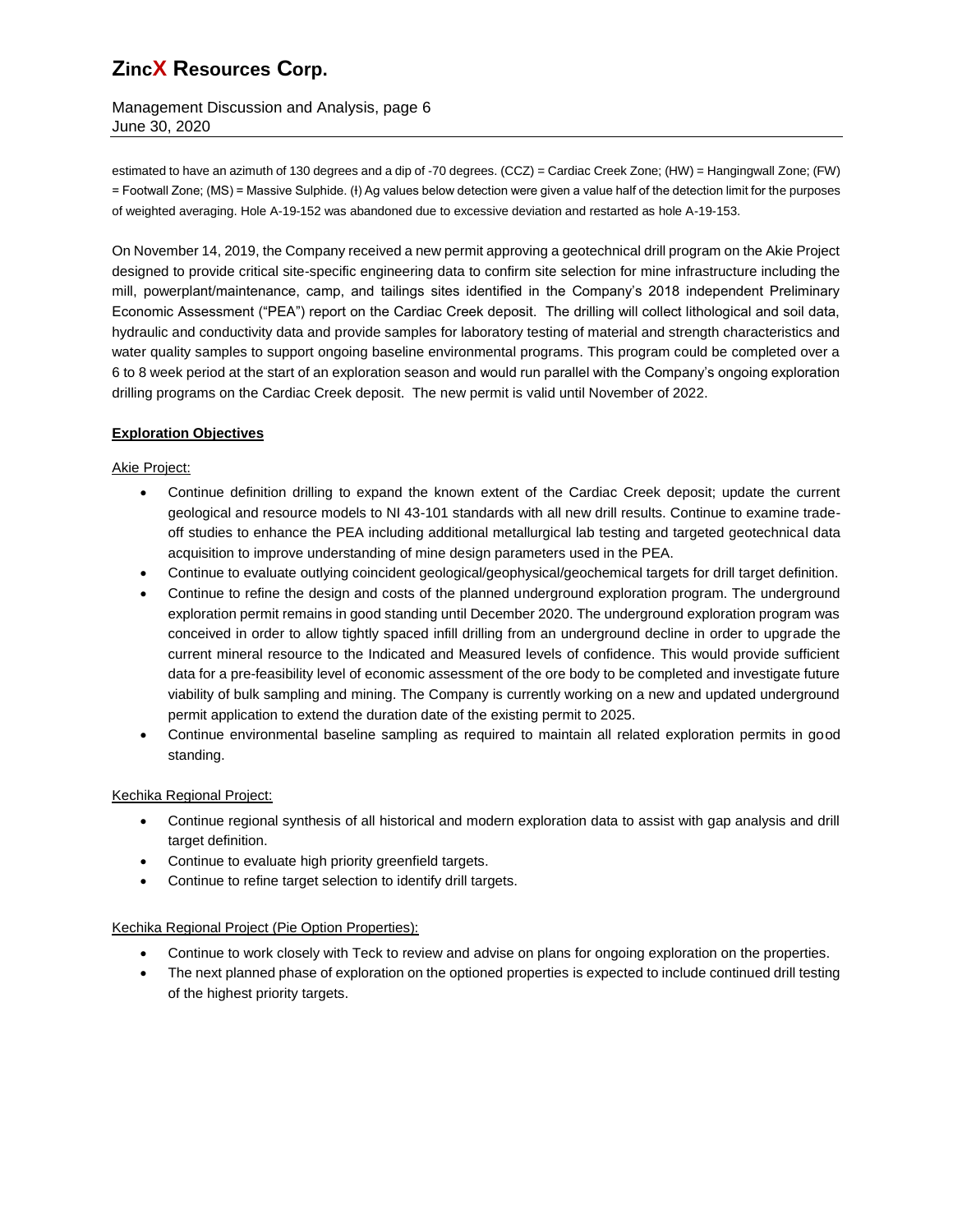Management Discussion and Analysis, page 7 June 30, 2020

Summary of exploration expenditures incurred on various properties:

|                                             |    | <b>Akie Property</b> | Kechika<br>Regional | <b>Total</b>     |
|---------------------------------------------|----|----------------------|---------------------|------------------|
| <b>Acquisition Costs:</b>                   |    |                      |                     |                  |
| Balance, June 30, 2019 and 2020             | \$ | 24,165,241           | \$<br>192,768       | \$<br>24,358,009 |
| <b>Deferred exploration costs:</b>          |    |                      |                     |                  |
| <b>Balance, June 30, 2018</b>               | \$ | 44,355,601           | \$<br>4,354,446     | \$<br>48,710,047 |
| Camp equipment, depreciation                |    | 68,032               |                     | 68,032           |
| Drilling                                    |    | 1,362,020            |                     | 1,362,020        |
| Geology                                     |    | 112,836              |                     | 112,836          |
| Geophysics                                  |    |                      | 13,579              | 13,579           |
| <b>Preliminary Economic Assessment</b>      |    | 29,524               |                     | 29,524           |
| Community consultations                     |    | 151,562              |                     | 151,562          |
| Environmental studies and permit compliance |    | 42,939               |                     | 42,939           |
| <b>Balance, June 30, 2019</b>               |    | 46,122,514           | 4,368,025           | 50,490,539       |
| Camp equipment, depreciation                |    | 59,868               |                     | 59,868           |
| Drilling                                    |    | 761,950              |                     | 761,950          |
| Geology                                     |    | 108,948              |                     | 108,948          |
| Community consultations                     |    | 151,848              |                     | 151,848          |
| Environmental studies and permit compliance |    | 43,723               |                     | 43,723           |
| METC recoverable                            |    | (197, 861)           |                     | (197, 861)       |
| <b>Balance, June 30, 2020</b>               | \$ | 47,050,990           | \$<br>4,368,025     | \$<br>51,419,015 |
| <b>Total, June 30, 2019</b>                 | \$ | 70,287,755           | \$<br>4,560,793     | \$<br>74,848,548 |
| <b>Total, June 30, 2020</b>                 | \$ | 71,216,231           | \$<br>4,560,793     | \$<br>75,777,024 |

## **1.3 Selected Annual Information**

The following is a summary of certain financial information concerning the Company for each of the last three most recently completed financial years.

|                               | Years ended June 30, |             |    |             |    |             |
|-------------------------------|----------------------|-------------|----|-------------|----|-------------|
|                               |                      | 2020        |    | 2019        |    | 2018        |
|                               |                      |             |    |             |    |             |
| Interest and other income     | \$                   | 68.444      | \$ | 96,282      | \$ | 124,177     |
| Net Loss                      | \$                   | (1,200,542) | \$ | (1,655,602) | \$ | (1,818,983) |
| Loss per share                | \$                   | (0.01)      | \$ | (0.01)      | \$ | (0.01)      |
| Total assets                  | \$                   | 79,027,238  | \$ | 78,840,827  | \$ | 79,105,414  |
| Total long-term liabilities   | \$                   | 1,834,184   | \$ | 1,608,000   | \$ | 1,613,000   |
| Cash dividends declared per   |                      |             |    |             |    |             |
| share for each class of share | \$                   | Nil         | \$ | Nil         | \$ | Nil         |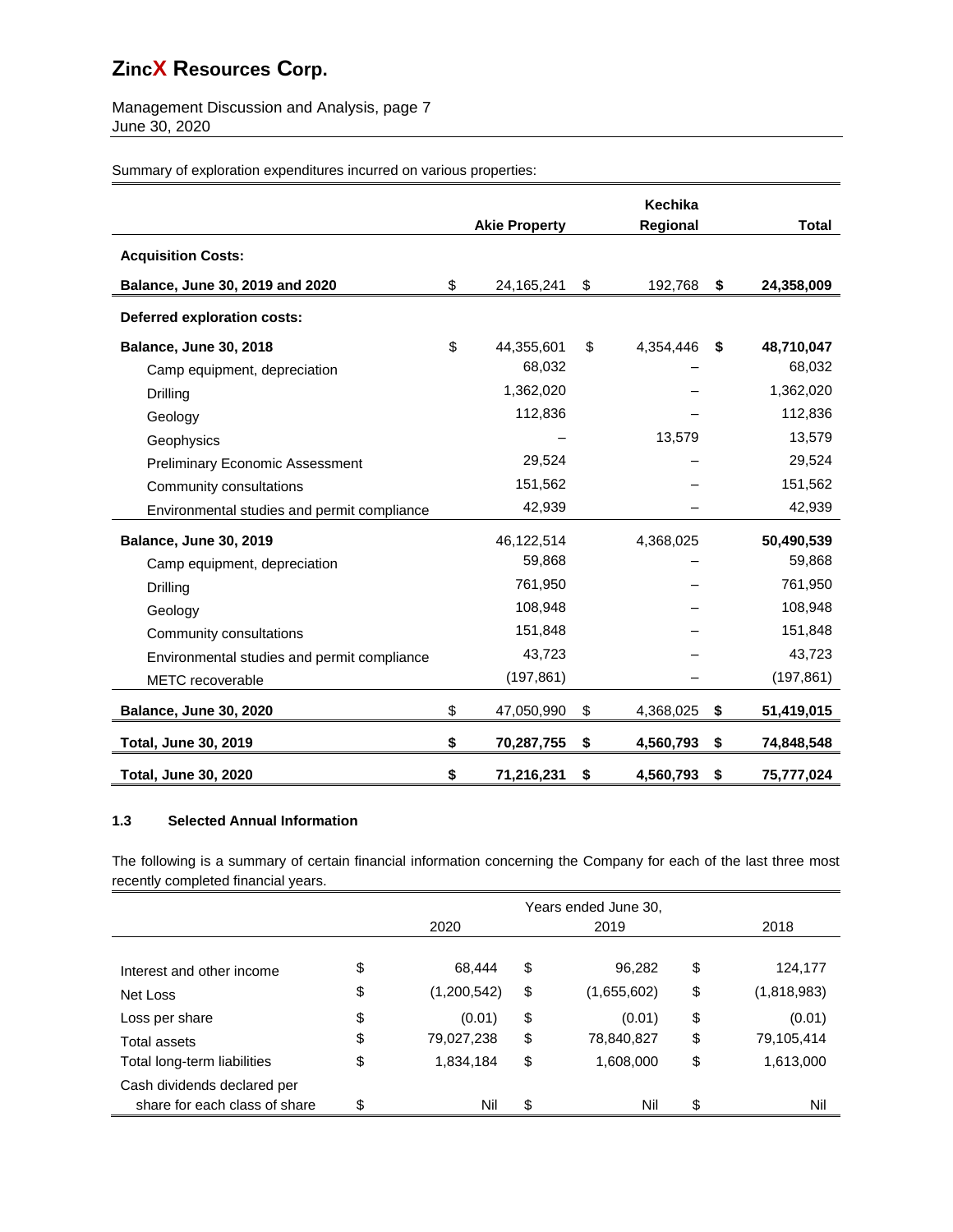Management Discussion and Analysis, page 8 June 30, 2020

### **1.4 Results of Operations**

### *Years ended June 30, 2020 and 2019*

During the year ended June 30, 2020, the Company reported a net loss of \$1,200,542 or \$0.01 per share compared to a loss before a comprehensive loss of \$1,655,602 or \$0.01 per share in fiscal 2019, a decrease in net loss of \$455,060. The decrease in net loss was primarily a result of decreases in general and administrative expenses by \$657,136 and in impairment allowance of \$128,466 on the loan receivable, offset by a decrease in interest income by \$42,619, and a decrease in a deferred income tax recovery of \$309,729.

The Company's consolidated net loss for the year ended June 30, 2020 not factoring in non-cash transactions of sharebased compensation expense, depreciation of office equipment, accrued flow-through taxes, impairment allowance on the loan, gain on sale of marketable securities, adjustment for change in fair value of marketable securities and deferred income tax recovery of flow-through liabilities, was \$914,115 (2019 - \$1,644,099), representing a decrease of \$729,984.

### Interest income and other items

Income reported for the year ended June 30, 2020 included interest income earned on the Company's cash deposits and short-term GIC investments of \$50,771 (2019 - \$93,390), interest free benefit on the Company's CEBA loan of \$9,329 (2019 - \$Nil), and administration fees of \$8,344 (2019 - \$2,892) earned for the use of the Company's Akie camp facilities and helicopter services by another exploration company during the 2019 summer drilling program. The Company also recognized an accounting loss on adjustment for change in fair value of marketable securities of \$8,250 (2019 - \$15,275). There were no sales of marketable securities in fiscal 2020.

The impairment allowance of \$Nil (2019 - \$128,466) was recognized against the amount of the loan receivable outstanding from August 2017 including the principal amount of \$Nil (2019 - \$100,000) and accrued interest of \$Nil (2019 - \$28,466), based on management's assessment of the credit risk on the loan. There were no additional interest accrued on the loan during the year ended June 30, 2020 due to high probability of the debtor's default.

The deferred tax recovery of \$46,445 (2019 - \$356,174) recognized during the year primarily resulted from amortization of the flow-through premium liabilities of \$241,445 (2019 - \$351,174) recorded in connection with the flow-through private placements.

### General and administration expenses

The following expense categories contributed to the decrease in operating expenses by \$657,137 in fiscal 2020:

- Payment of bonuses in the amount \$Nil (2019 \$30,256) to a company with common directors and officers (please see section Transactions with Related Parties below);
- Consulting fees decreased by \$135,480 as a result of reduced financial advisory services retained during the year;
- Director's fees decreased by \$20,000 as there were no fees paid to the directors of the Company during the fiscal year 2020;
- Management fees decreased by \$58,000 due to a reduction in management fees starting March 2020 (*see 1.9 Transactions with Related Parties*);
- Marketing and public relations fees decreased by \$246,872 as there were no marketing campaigns or roadshows conducted during the current fiscal year;
- Office and miscellaneous expenses decreased by \$9,934 due the Company's cost savings initiative;
- Professional fees decreased by \$7,485 due to less corporate legal services retained during the year, and a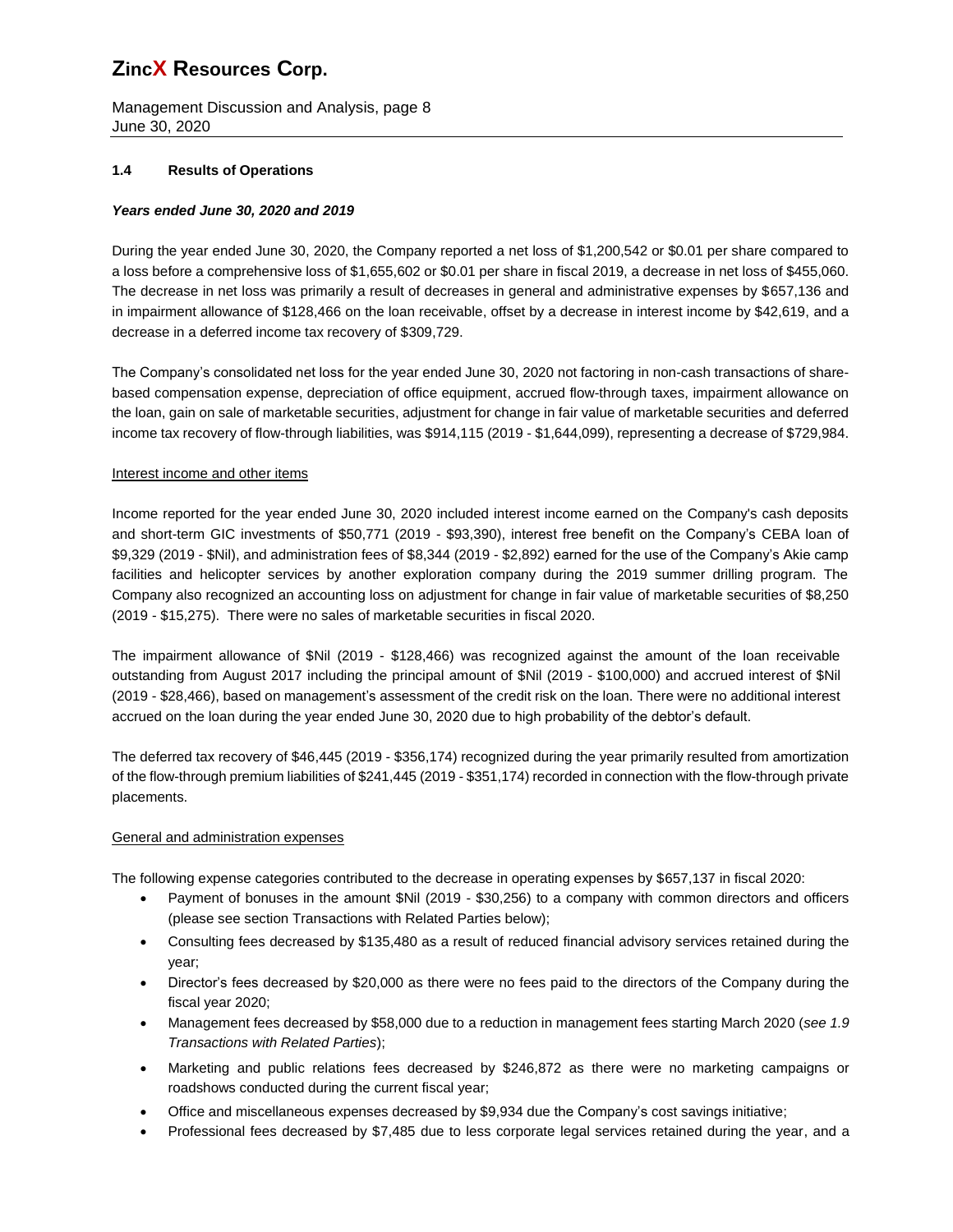Management Discussion and Analysis, page 9 June 30, 2020

decrease in audit fees;

- Regulatory and transfer agent fees decreased by \$20,554 as the Company did not renew its NCIB application or apply to change its stock option plan;
- Travel and promotion decreased by \$88,289 primarily due to a decrease in travel expenses by \$73,615. The Company incurred higher travel expenses in the summer of 2018 in connection to management's and investors' site visits to the Company's Akie camp during the exploration season. There were no similar expenses during the 2019/2020 exploration season; and
- Wages and benefits decreased by \$60,847 as a result of reduced salaries of its staff.

There were no changes in administrative fees during the comparative years.

Rent expense reported for the year ended June 30, 2020 decreased by \$88,815 as a result of adoption of IFRS 16 "Leases" policies effective July 1, 2019. The Company has a corporate office sublease arrangement, which was previously reported as an operating lease. As a result of the adoption of IFRS 16, rent expenses of \$90,000 related to the office sublease were replaced by the depreciation of the right-of-use asset ("ROU") of \$83,592 and interest expense on lease liability of \$8,159 (2019 - \$Nil). Actual lease payments remained the same as last year. Please also see section New Accounting Policy below and Notes 2 and 9 of the June 30, 2020 consolidated financial statements on the adoption of IFRS 16.

The Company has elected not to recognize right-of-use assets and lease liabilities for its short-term leases that have a lease term of 12 months or less and leases of low-value assets. Consequently, the rent payments of \$7,717 (2019 - \$6,532) associated with the lease of the external storage facility were classified as operating rent expenses and charged directly to the statement of loss and comprehensive loss.

## *Three months ended June 30, 2020 and 2019*

During the three months ended June 30, 2020, the Company reported a net loss of \$448,775 or \$0.00 per share compared to a loss of \$198,073 or \$0.00 per share during the same quarter in fiscal 2019, an increase in net loss of \$250,702. The increase in net loss was primarily a result of the deferred tax expense of \$195,000.

During the three months ended June 30, 2020, total general and administration expenses were \$281,987 compared to \$342,787 during the same quarter in fiscal 2019, representing a decrease of \$60,800.

The decrease in total general and administration expenses in the comparative quarters was primarily due to decreases in consulting fee of \$2,926, flow-through taxes of \$ 9,689, management fees of \$43,500, professional fees of \$1,248, regulatory and transfer agent fees of \$16,485, travel and promotion of \$16,447, and wages and benefits of \$11,987. The rent expense of \$22,500 was replaced by depreciation of the right-of-use asset of \$20,898 due to adoption of IFRS 16.

There were no significant variations in other operating expenses over the comparative quarters.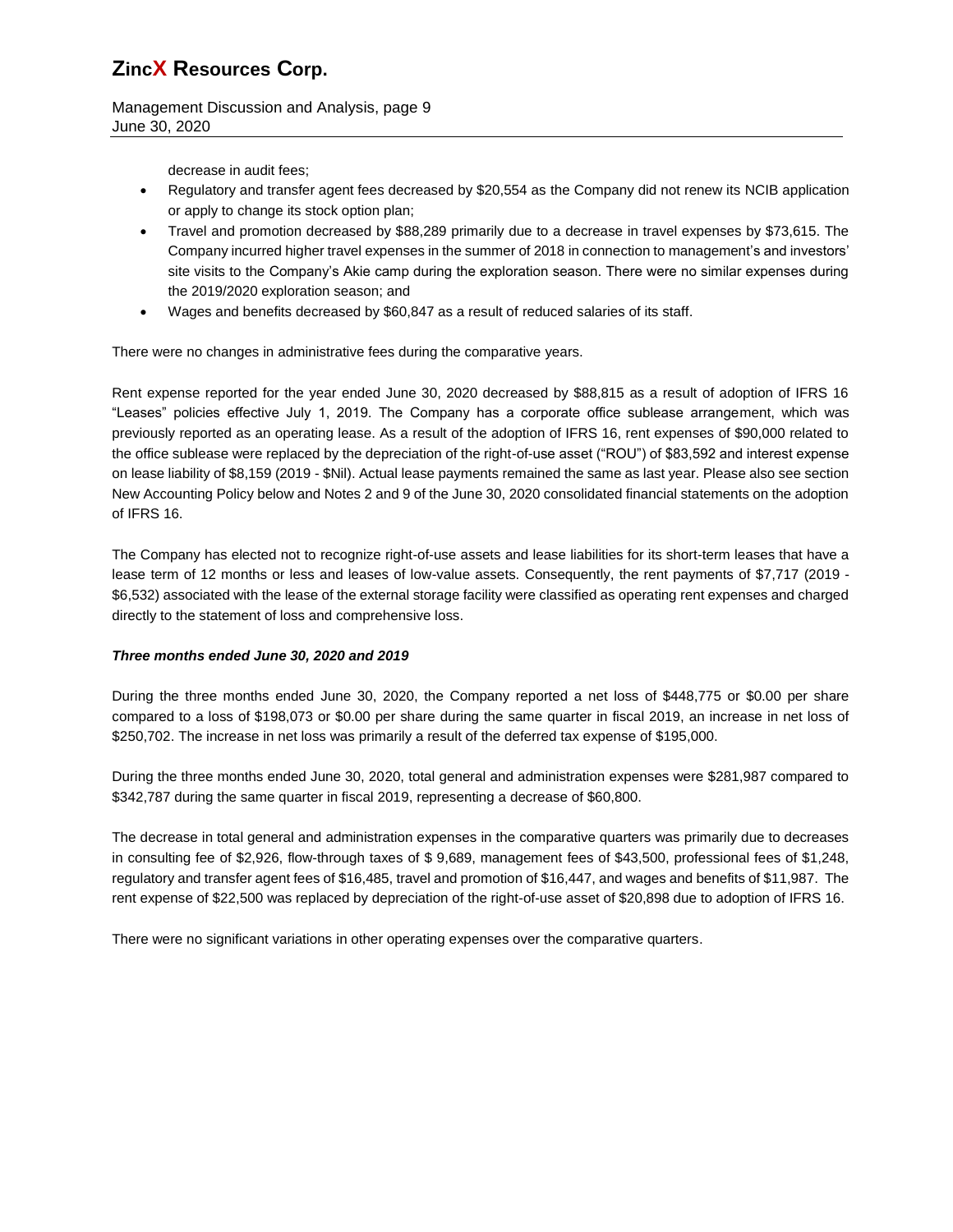Management Discussion and Analysis, page 10 June 30, 2020

## **1.5 Summary of Quarterly Results**

The following is a summary of certain consolidated financial information concerning the Company for each of the last eight reported quarters:

| Quarter ended      | Interest and other<br>income |        | Net and comprehensive<br>loss | Loss per share |
|--------------------|------------------------------|--------|-------------------------------|----------------|
| June 30, 2020      | \$                           | 21,513 | \$<br>(448, 775)              | \$<br>(0.00)   |
| March 31, 2020     |                              | 8,922  | (456, 716)                    | (0.00)         |
| December 31, 2019  |                              | 11,249 | (298, 717)                    | (0.00)         |
| September 30, 2019 |                              | 26,760 | 3,666                         | (0.00)         |
| June 30, 2019      |                              | 21,411 | (198,073)                     | (0.00)         |
| March 31, 2019     |                              | 24,158 | (303, 841)                    | (0.00)         |
| December 31, 2018  |                              | 24.219 | (436, 736)                    | (0.00)         |
| September 30, 2018 |                              | 26,494 | (716, 952)                    | (0.01)         |

The increase in loss for the quarter ended March 31, 2020 was due to share-based compensation expense of \$193,343 recorded for 2,585,000 shares options granted to directors, officers, and consultants of the Company during the period.

The income reported for the quarter ended September 30, 2019 was a result of a deferred income tax recovery of \$240,359 as a result of amortization of the flow through premium liabilities recorded in connection with the 2018 flow through private placements, and \$8,344 of other income earned for the use of the Company's Akie camp facilities and helicopter services by another exploration company during the 2019 summer drilling program, as well as reduction in corporate advisory consulting fees, marketing, travelling, and promotional expenses.

The lower loss reported for the quarter ended June 30, 2019 was a result of a deferred income tax recovery of \$123,721 as a result of amortization of the flow-through premium liabilities recorded in connection with the 2018 flow-through private placements, as well as reduction in corporate advisory consulting fees, marketing expenses and travel and promotional expenses.

The increase in loss for the quarter ended December 31, 2018 was due to a marketing event that occurred in October 2018 which resulted in \$112,877 of marketing expenses.

The increase in loss for the quarter ended September 30, 2018 was due to share-based compensation of \$210,598 recorded for the 1,100,000 share options granted during the period, higher marketing expenses of \$134,360, corporate advisory consulting of \$130,643, travel and promotion expenses of \$65,771 and impairment loss allowance of \$120,986 recognized on the outstanding loan receivable based on the assessment of credit loss.

## **1.6/1.7 Liquidity and Capital Resources**

The Company's working capital position remains strong with its cash of \$208,938 (2019 – 802,671) and GIC investments of \$2,428,043 (2019 - 2,524,460) as at June 30, 2020. Management believes that the Company has sufficient funds to meet its current obligations as they become due and to fund its exploration projects and administrative overhead for the next twelve months.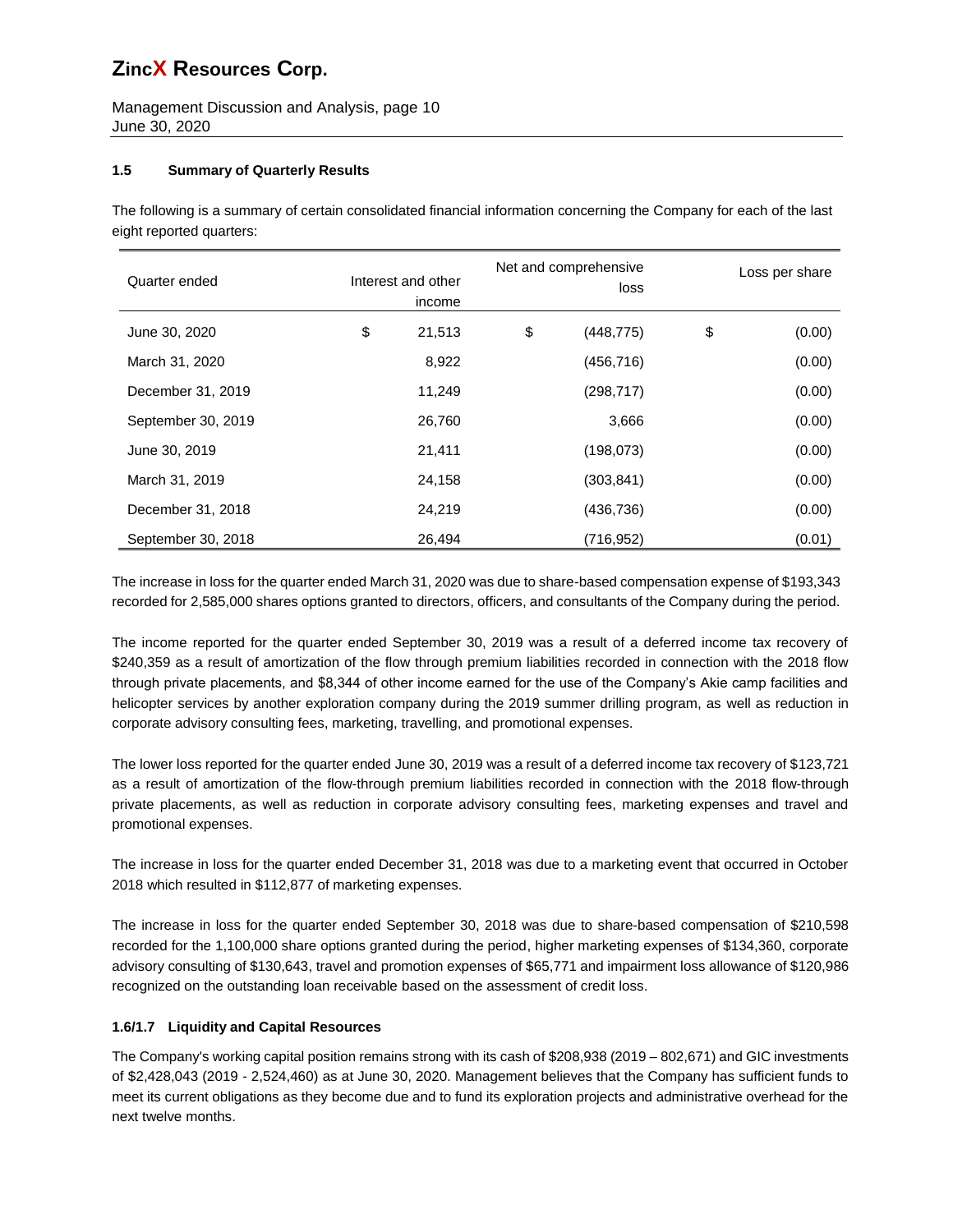Management Discussion and Analysis, page 11 June 30, 2020

At June 30, 2020, the Company reported working capital of \$1,180,382 compared to \$2,737,151 at June 30, 2019, representing a decrease in working capital of \$1,556,769. The decrease in working capital was a result of general operating activities and exploration expenditures incurred during the year.

Net cash decreased by \$593,733 from \$802,671 at June 30, 2019 to \$208,938 at June 30, 2020.

During the year ended June 30, 2020, the Company utilized its cash and cash equivalents as follows:

- (a ) the Company received \$458,940 of its cash in operating activities compared to using \$1,722,457 in fiscal 2019;
- (b ) exploration expenditures during the year were \$1,248,100 compared to \$1,633,645 in fiscal 2019;
- (c ) the Company received a METC refund of \$197,861 (2019 \$Nil) with accumulated interest of \$3,569 during the year for exploration expenditures incurred above the expenditures renounced to flow-through subscribers;
- (d ) \$33,091 (2019 \$2,375) was used for the purchase of camp fixtures and office furniture;
- (e ) the Company redeemed \$91,767 (2019 \$1,496,233) of its GIC investments and received an aggregate interest of \$41,876 (2019 - \$41,329) on the redemption or maturity of its GICs;
- (f ) \$152,500 (2019 \$1,391,790) in gross proceeds was raised through a private placement, all of which committed to flow-through agreements with investors. \$7,625 (2019 - \$74,109) in share issuance costs was paid in connection with the private placement;
- (g ) there were no stock options exercised during the current fiscal year as compared to 142,500 stock options exercised by employees and consultants of the Company in fiscal 2019 for total gross proceeds of \$36,025;
- (h ) there were no share purchase warrants exercised during the current fiscal year as compared to 220,000 share purchase warrants exercised in fiscal 2019 for total gross proceeds of \$121,000; and
- (i ) the Company received \$1,398,686 advance from a related party for the Akie Property's 2020 drill program

|                                          | June 30, 2020 | June 30, 2019 |           |
|------------------------------------------|---------------|---------------|-----------|
| Government Sales Tax credits             | \$<br>8.348   | \$            | 32,155    |
| Interest accrued on reclamation deposits | 315           |               | 634       |
| Prepaid expenses                         | 35,670        |               | 60,641    |
| Marketable securities at fair value      | 33,625        |               | 41,875    |
| <b>GIC</b> investments                   | 2,428,043     |               | 2,524,460 |

The Company's current assets excluding cash consisted of the following:

As at June 30, 2020, the Company held a few GIC investments with the principal amounts of \$2,412,000 (2019 - \$2,500,000) and accrued interest of \$16,043 (2019 - \$24,460). The GIC investments yield fixed interest rates of 1.7% – 2.38% (2019 - 2%-2.4%) and are fully redeemable.

Current liabilities as at June 30, 2020 consisted of the following:

- trade payables and accrued liabilities of \$67,299 (2019 \$483,840), which mainly consisted of trade payables and accrued liabilities and were paid subsequent to June 30, 2020;
- current portion of lease liability of \$36,580 (2019 \$Nil) recognized on the adoption of IFRS 16;
- due to related parties of \$1,400,686 consisting of an advance of \$1,398,686 received from Tongling, a significant shareholder of the Company, for the Akie Property's drill program and \$2,000 in consulting fees owed to a company owned by a director of the Company; and
- flow-through premium liability of \$29,992 (2019 \$241,445) recorded in connection with the December 2019 flow-through private placements. The flow-through premium liability does not represent cash liability to the Company and will be fully amortized by December 2020 after the Company incurs qualifying flow-through exploration expenditures of \$152,500 (2019 - \$1,391,790).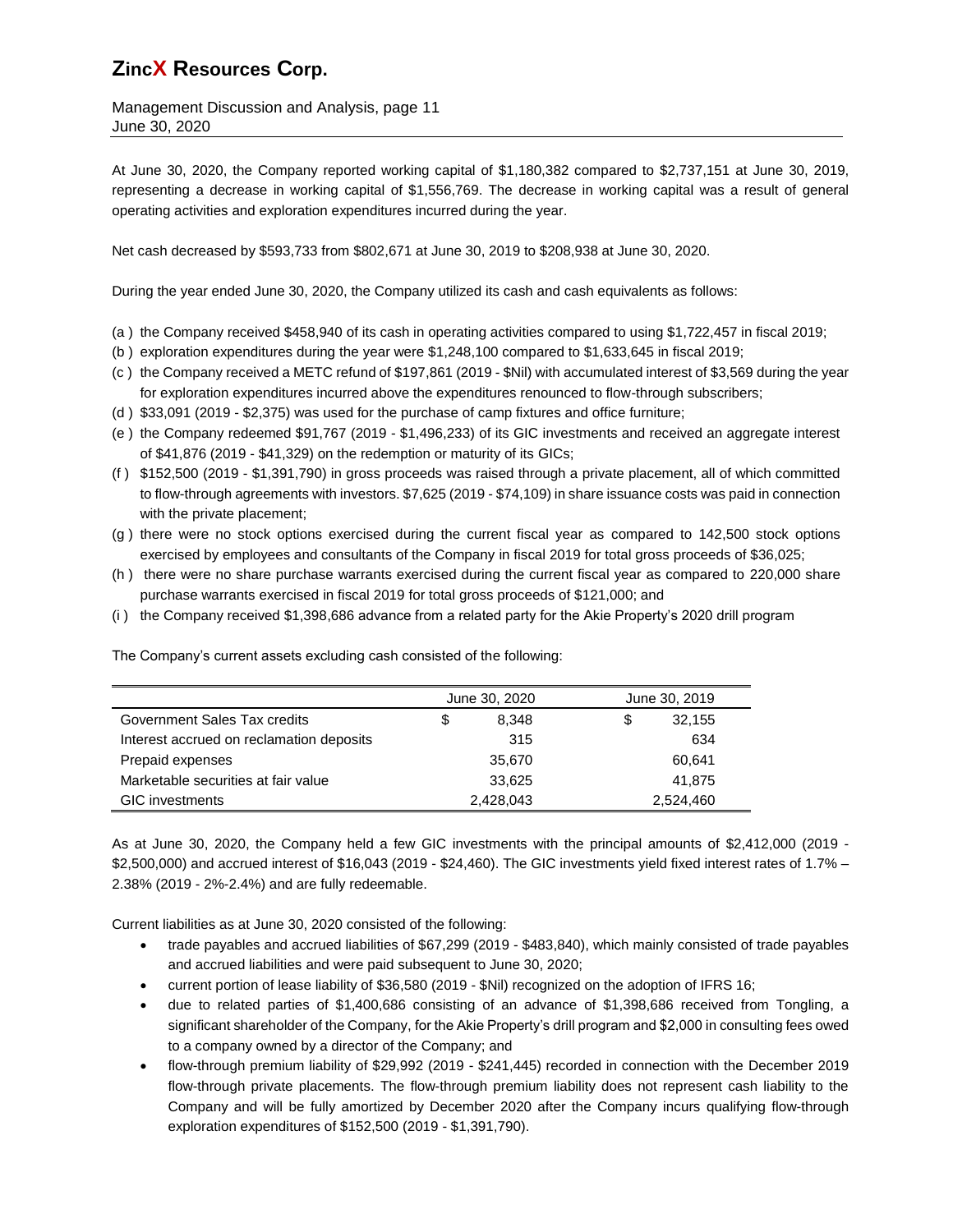Management Discussion and Analysis, page 12 June 30, 2020

In early June 2020 and October 2019, the Company received a BC METC refund of \$21,450 and \$176,411 for exploration expenditures incurred in fiscal 2019 and 2018 above the expenditures renounced to flow-through subscribers. The amount of the 2019 and 2018 BC METC claim was not included in the statements of the financial position of the Company as at June 30, 2019 pending a review and approval by the tax authorities.

The other sources of funds potentially available to the Company are through the exercise of outstanding stock options. See Item 1.15 – Other Requirements – Summary of Outstanding Share Data. There can be no assurance, whatsoever, that any or all these outstanding exercisable securities will be exercised.

The Company has and may continue to have capital requirements in excess of its currently available resources. In the event the Company's plans change, its assumptions change or prove inaccurate, or its capital resources in addition to projected cash flow, if any, prove to be insufficient to fund its future operations, the Company may be required to seek additional financing. Although the Company has been successful in raising the above funds, there can be no assurance that the Company will have sufficient financing to meet its future capital requirements or that additional financing will be available on terms acceptable to the Company in the future.

The Company's overall success will be affected by its current or future business activities. The Company is currently in the process of acquiring and exploring its interests in resource properties and has not yet determined whether these properties contain mineral deposits that are economically recoverable. The continued operations of the Company and the recoverability of expenditures incurred in these resource properties are dependent upon the existence of economically recoverable reserves, securing and maintaining title and beneficial interest in the properties, obtaining necessary financing to explore and develop the properties, and upon future profitable production or proceeds from disposition of the resource properties.

The Company is exposed in varying degrees to a variety of financial instrument related risks.

## *Credit Risk*

Credit risk is the risk that one party to a financial instrument will fail to discharge an obligation and cause the other party to incur a financial loss. The Company's primary exposure to credit risk is on its bank deposits of \$208,938 (2019 - \$802,671) and short-term investments in GICs of \$2,428,043 (2019 - \$2,524,460). This risk is managed by using major Canadian banks that are high credit quality financial institutions as determined by rating agencies.

The Company's secondary exposure to credit risk is on its receivables. This risk is minimal as receivables consist primarily of refundable government sales taxes and interest accrued on GIC investments. Recoverable explorations costs recorded as other receivables were collected to the period ended June 30, 2020.

The Company is exposed to higher credit risk on its loan receivable with the amortized balance of \$Nil (2019 - \$128,466) as at June 30, 2020. The loan is issued under an unsecured promissory note and has been outstanding for more than 40 months since its original maturity date on February 25, 2017. Based on the assessment of the credit risk on the loan, the Company recognized an impairment loss allowance on this amount in fiscal 2019.

### *Liquidity Risk*

Liquidity risk arises through the excess of financial obligations over available financial assets due at any point in time. The Company's objective in managing liquidity risk is to maintain sufficient readily available reserves in order to meet its liquidity requirements at any point in time. The Company achieves this by maintaining sufficient cash and cash equivalents. As at June 30, 2020, the Company was holding combined cash and GIC deposits of \$2,636,981 (2019 – \$3,327,131 to settle its current liabilities of \$1,534,557 (2019 - \$725,285). Management believes it has sufficient funds to meet its current obligations as they become due and to fund its exploration projects and administrative costs.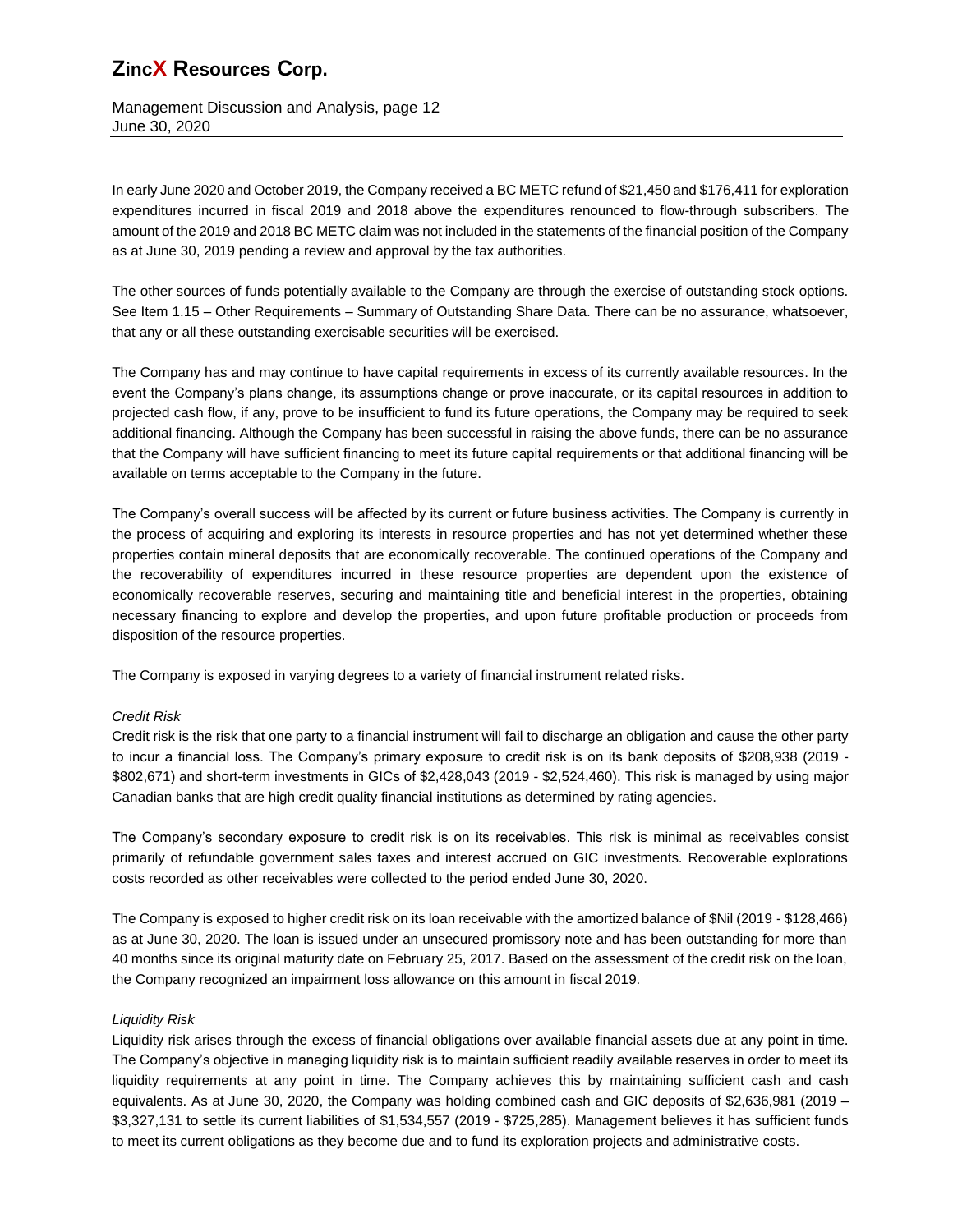Management Discussion and Analysis, page 13 June 30, 2020

### *Market risk*

Market risk is the risk of loss that may arise from changes in market factors such as interest rates, foreign exchange rates, and commodity and equity prices. These fluctuations may be significant and the Company, has exposure to these risks.

### *Interest Rate Risk*

The Company is exposed to interest rate risk as its bank treasury account and other assets earn interest income at variable rates. The Company is not exposed to significant interest rate risk.

### *Currency Risk*

The Company operates in Canada and is therefore not exposed to significant foreign exchange risk arising from transactions denominated in a foreign currency.

### *Price risk*

The Company is exposed to price risk with respect to commodity and equity prices. Equity price risk is defined as the potential adverse impact on the Company's earnings due to movements in individual equity prices or general movements in the level of the stock market. Commodity price risk is defined as the potential adverse impact on earnings and economic value due to commodity price movements and volatilities. The Company closely monitors certain commodity prices, individual equity movements, and the stock market to determine the appropriate course of action to be taken by the Company.

The Company also maintains investments in certain marketable securities. There can be no assurance that the Company can exit these positions if required, resulting in proceeds approximating the carrying value of these securities.

### **1.8 Off-Balance Sheet Arrangements**

The Company does not utilize off-balance sheet arrangements.

## **1.9 Transactions with Related Parties**

Key management personnel include persons having the authority and responsibility for planning, directing, and controlling the activities of the Company as a whole. Key management personnel comprise of the directors of the Company, executive and non-executive, and Vice President of Exploration.

The remuneration of the key management personnel during the years ended June 30, 2020 and 2019 were as follows:

|                                         | 2020          | 2019          |
|-----------------------------------------|---------------|---------------|
| Bonuses (iii)                           | \$            | \$<br>30,256  |
| Consulting fees (iv)                    | 11,500        | 15,000        |
| Directors fees (ii)                     |               | 20,000        |
| Exploration and evaluation expenditures |               |               |
| (geological consulting) (v)             | 151,200       | 153,760       |
| Management fees (i)                     | 296,000       | 354,000       |
| Share-based compensation                | 150,711       |               |
| Other employment benefits (vi)          | 26,314        | 30,625        |
| Total                                   | \$<br>635,725 | \$<br>603,641 |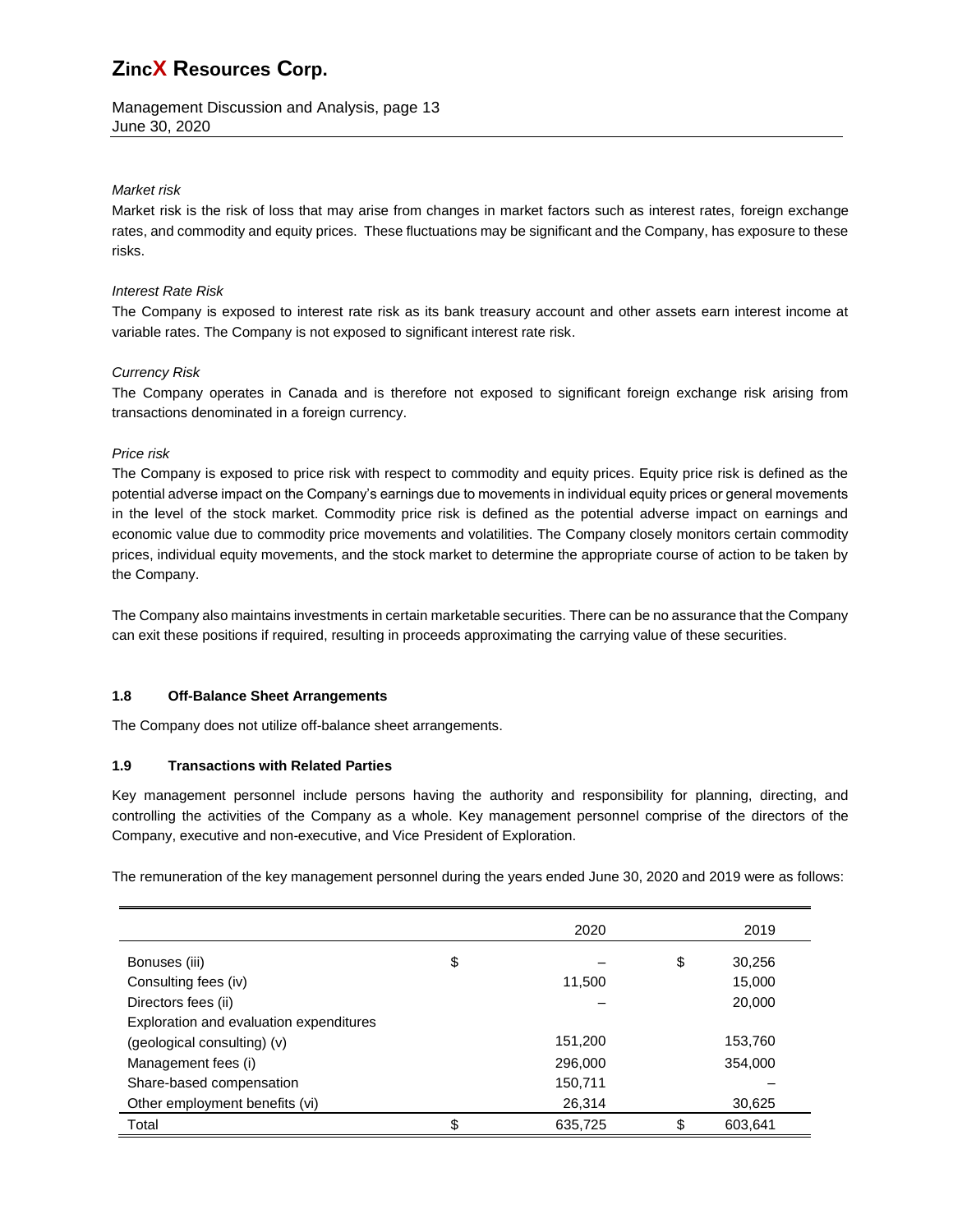Management Discussion and Analysis, page 14 June 30, 2020

Transactions with key management and other related party transactions:

- (i) Pursuant to a management and administrative services agreement amended effective July 1, 2011 and May 1, 2014 with Varshney Capital Corp. ("VCC"), a company with two common directors, the Company agreed to pay monthly management and administrative fees of \$29,500 and \$5,000, respectively. Effective March 1, 2020, the management fees were reduced to \$15,000 per month. During the year ended June 30, 2019, the Company paid \$296,000 (2019 – \$354,000) for management fees
	- and \$60,000 (2019 \$60,000) for administrative fees to VCC;
- (ii) the Company paid \$Nil (2019 \$20,000) in directors' fees to four directors of the Company;
- (iii) the Company paid bonuses of \$Nil (2019 \$30,256) to VCC;
- (iv) the Company paid \$11,500 (2019 \$15,000) for consulting fees to a company controlled by a director;
- (v) the Company paid or accrued exploration and evaluation costs of \$151,200 (2019 \$153,760) for geological consulting fees to a company owned by the VP of Exploration of the Company, of which \$137,256 (2019 - \$137,860) was capitalized as exploration and evaluation costs and \$13,944 (2019 - \$15,900) was expensed as consulting fees;
- (vi) other employment benefits included life insurance and health benefits for the CEO and health benefits for the CFO of the Company;
- (vii) the Company owed \$2,000 (2019 \$Nil) in consulting fees to Sircon AG, a company controlled by a director of the Company; and
- (viii) the Company received an advance of \$1,399,686 from a significant shareholder, Tongling Non-Ferrous Metals ("Tongling"), to fund a drill program on the Akie Property. The advance will be repaid in common shares of the Company to Tongling valued at a minimum of \$0.30 per share, subject to TSX-V approval.

## **1.10 Fourth Quarter**

During the fourth quarter ended June 30, 2020, the Company accrued \$40,000 for the fiscal 2020 year-end audit.

## **1.11 Proposed Transactions**

The Company does not have any proposed transactions as at June 30, 2020 other than as disclosed elsewhere in this document.

## **1.12 Critical Accounting Estimates**

Not applicable to venture issuers.

## **1.13 Changes in Accounting Policies including Initial Adoption**

The financial information presented in this MD&A has been prepared in accordance with International Financial Reporting Standards. Our significant accounting policies are set out in Note 2 of the audited consolidated financial statements of the Company for the year ended June 30, 2020.

### *New standards and interpretations*

Certain accounting standards or amendments to existing IFRS standards were effective as of June 1, 2019 and have been adopted by the Company. There was no impact on the financial statements as a result of the adoption of these standards, amendments and interpretations.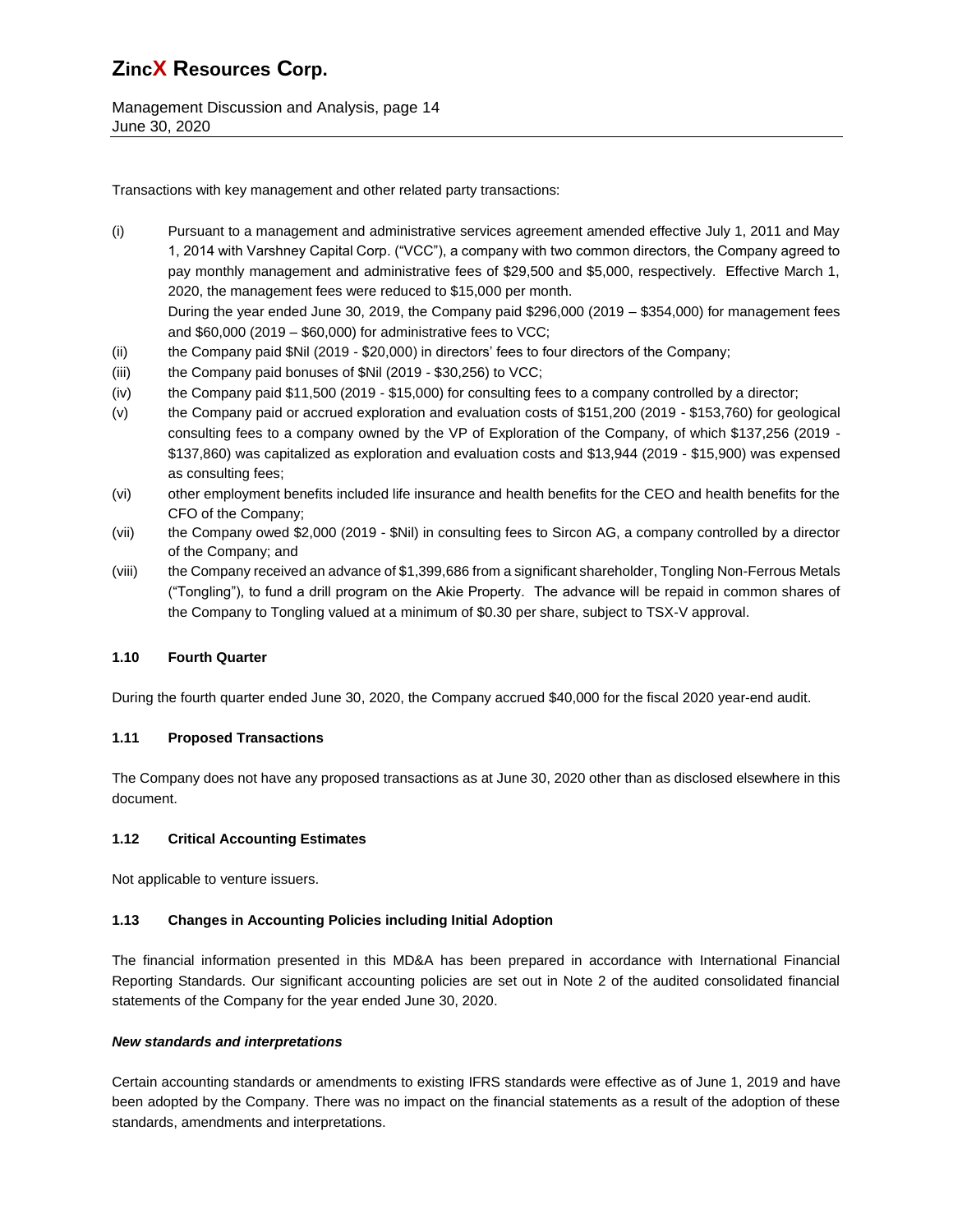Management Discussion and Analysis, page 15 June 30, 2020

## *New accounting policy: IFRS 16 – Leases ("IFRS 16")*

On July 1, 2019, the Company adopted IFRS 16 using the modified retrospective approach. The modified retrospective approach does not require restatement of prior period financial information, which continues to be reported under IAS 17, Leases.

Under IFRS 16, the Company is required to assess whether a contract is, or contains, a lease at the inception of the contract. A contract is, or contains, a lease if the contract conveys the right to control the use of an identified asset for a period of time in exchange for consideration. The Company evaluates whether the contract involves the use of an identified asset, whether the Company has the right to obtain substantially all of the economic benefits from use of the asset during the term of the arrangement, and if the Company has the right to direct the use of the asset.

As a lessee, the Company recognizes a right-of-use asset, and a lease liability at the commencement date of a lease. The right-of-use asset is initially measured at cost, which is comprised of the initial amount of the lease liability adjusted for any lease payments made at or before the commencement date, less any lease incentives received. The right-ofuse asset is subsequently depreciated from the commencement date to the earlier of the end of the lease term, or the end of the useful life of the asset. In addition, the right-of-use asset may be reduced due to impairment losses, if any, and adjusted for certain re-measurements of the lease liability.

A lease liability is initially measured at the present value of the lease payments that are unpaid at the commencement date, discounted by the interest rate implicit in the lease, or if that rate cannot be readily determined, the incremental borrowing rate of the Company. Lease payments included in the measurement of the lease liability include fixed payments less any lease incentives receivable, variable lease payments that depend on an index or a rate, amounts expected to be payable under a residual value guarantee, and the exercise price of purchase options if the Company is reasonably certain to exercise that option.

The lease liability is subsequently measured at amortized cost using the effective interest method. It is re-measured when there is a modification, change in the lease term, change in the fixed lease payments or a change in the assessment to purchase the underlying asset.

## **Effect of Adopting IFRS 16**

On July 1, 2019, the Company adopted IFRS 16 and recognized a lease liability of \$118,422 in relation to its office sublease, which had previously been classified as an operating lease under the principles of IAS 17.

The associated right-of-use asset has been measured at the amount equal to the lease liability on July 1, 2019. The right-of-use asset is subsequently depreciated from the commencement date to the earlier of the end of the lease term on a straight line basis.

The Company has elected not to recognize right-of-use assets and lease liabilities for short-term leases that have a lease term of 12 months or less and leases of low-value assets. The lease payments associated with these leases are charged directly to profit or loss over the lease term and classified as rent expenses.

## **1.14 Financial Instruments and Other Instruments**

The Company's financial instruments as at June 30, 2020 were as follows: